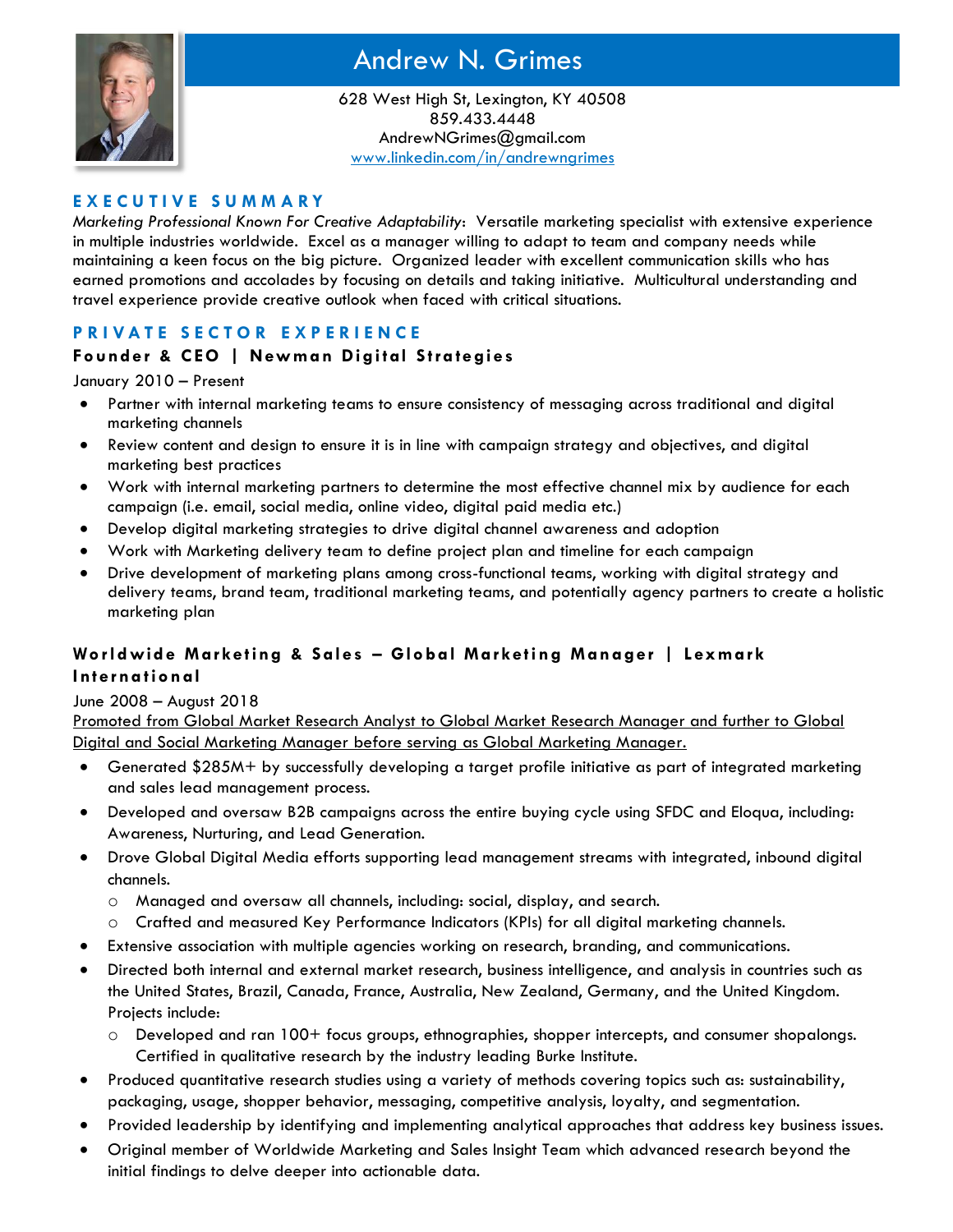## **PRIVATE SECTOR EXPERIENCE (CONT.)**

# **So ci al Market in g and Di git al P R – Res earch As so ci a t e | New Med i a St ra t e gi es**

#### January 2004 – May 2008

Promoted through company from Analyst to Senior Analyst, and to Marketing Associate before advancing to Research Associate position.

- Repeatedly honored as company's most outstanding performer.
- Helped grow the company from approximately 20 employees to more than 100.
- Executed online brand marketing campaigns for industry leaders including television networks, gaming companies, automotive manufacturers, wireless communications companies, financial institutions, professional athletic associations, and advocacy groups. Responsibilities include:
	- o Provided in-depth analysis of online brand perceptions for clients, including business intelligence and landscape of competitor products. Developed improved marketing tactics and brand messaging for clients.
	- o Created and executed Relationship Marketing campaigns by providing Third Party outreach.
- Managed day-to-day and overall project goals and deliverables, including the team development of viral marketing messages to be executed by the team within key online communities.

## **PROFESSIONAL ACADEMIC EXPERIENCE**

#### **L ect u r er | Th e U niv ersi ty o f Kentu cky**

July 2018 - Present

2018-2019 Outstanding Teaching Award

- MKT/AN306: Business Intelligence and Data Visualization
- MKT315: Digital Marketing Strategy Creation
- MKT340: Marketing Research
- MKT390: Digital Marketing
- MKT450: Strategy and Planning (Capstone Course)
- MKT601: MBA Marketing Research
- MKT615: MSM Marketing Communications and Social Media

## **Adjunct Professor | Georgetown College and The University of Kentucky**

July 2012 - 2018

- BUA326: Contemporary Marketing
- BUA346: Marketing Research
- BUA423: International Marketing
- MGT/MKT430: Services Marketing

## **A C A D E M I C S E R V I C E**

July 2018 - Present

- American Marketing Association
- Director of Marketing & Supply Chain Undergraduate Studies Committee
- Experienced-Based Career Education Advisor

## **E D U C A T I O N**

#### **The University of Kentucky**

Masters of Business Administration

• Class Treasurer, 4.0 GPA

#### **Was h in gt on & L ee Un iv ers it y**

#### Bachelor of Science – Accounting and Business Administration

- Special Attainments in Commerce; Summer Internship with Ernst & Young
- *Washington and Lee University, Lexington, VA*
- Phi Kappa Sigma Fraternity
- Men's Soccer Team: 4-year letter winner, First Team All-Conference, Second All-South, and Second All-State